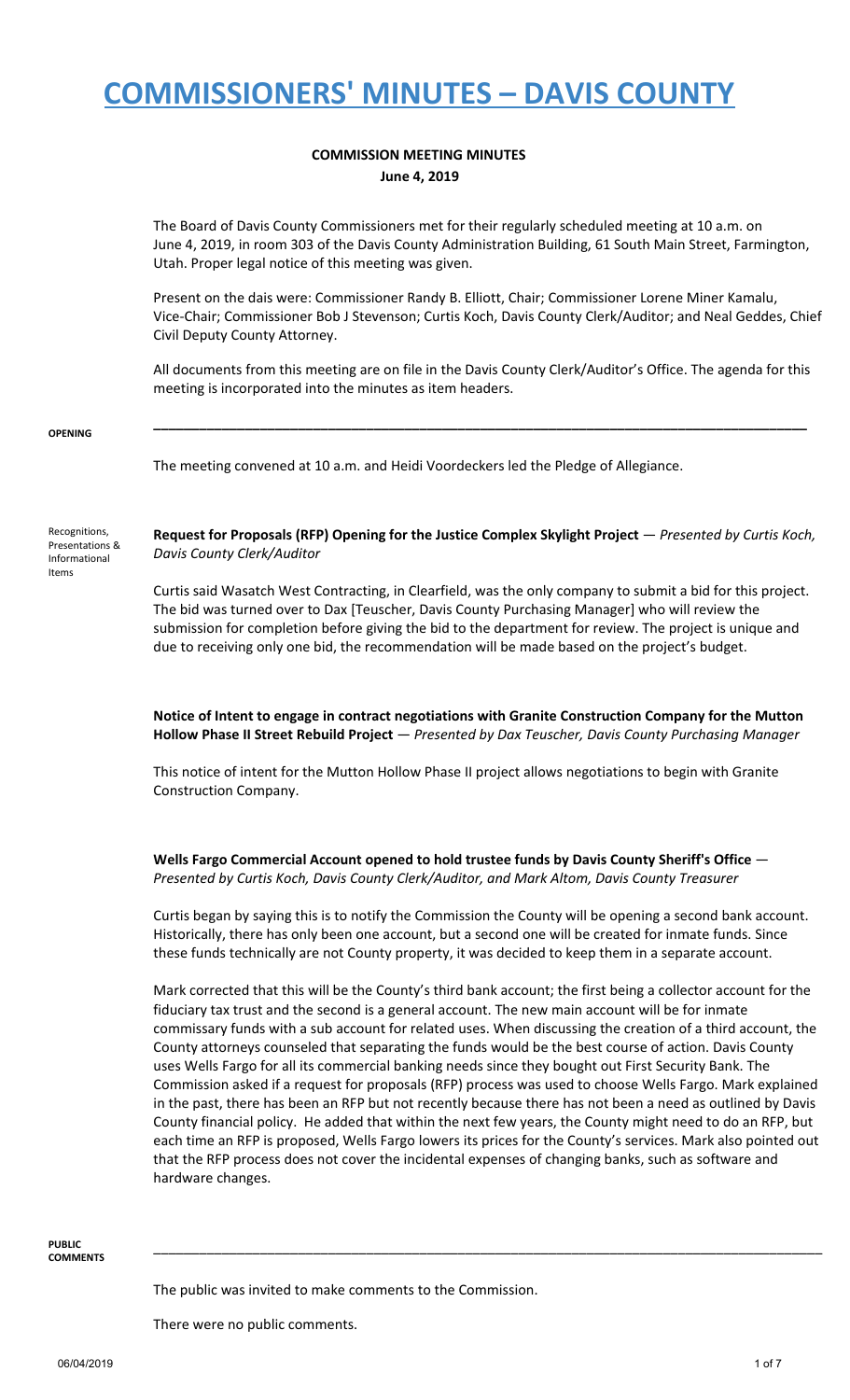#### **BUSINESS/ ACTION**

Public Hearing to consider approval of additional 2019 budget appropriation requests which will be funded by new revenues and/or monies unspent in the prior year

**Public Hearing to consider approval of additional 2019 budget appropriation requests which will be funded by new revenues and/or monies unspent in the prior year** — *Presented by Heidi Voordeckers, Davis County Chief Deputy Clerk/Auditor*

**\_\_\_\_\_\_\_\_\_\_\_\_\_\_\_\_\_\_\_\_\_\_\_\_\_\_\_\_\_\_\_\_\_\_\_\_\_\_\_\_\_\_\_\_\_\_\_\_\_\_\_\_\_\_\_\_\_\_\_\_\_\_\_\_\_\_\_\_\_\_\_\_\_\_\_\_\_\_\_\_\_\_\_\_\_\_\_\_**

Commissioner Stevenson moved to open the Public Hearing. Commissioner Kamalu seconded the motion. All voted Aye.

This budget amendment proposal was sparked by the bid opening for a Public Works project which needed additional funds, amongst other changes requested by different departments. The first change is a transfer out of the fund balance of \$1 million from Tourism to go towards Donations. It is proposed because of an expansion of the Station Park Redevelopment Project which now includes a proposed arena, which is eligible to use donation funds in lieu of increment funds. The second is a budget clean up item to the telephone allocation for Dispatch, 911 Emergency, which was short by about \$2,690. Also, Fund 21 B Roads has a proposed increase of \$410,738 for the Mutton Hollow reconstruction project since the bids came in higher than anticipated. This project was originally budgeted a few years ago, and the cost has increased since then. Lastly, an upgrade to the software and hardware upgrade for the County's telephone system is being proposed using Fund 62, which includes offsetting revenue from the internal services fund. In total, the proposed amendments will use \$1,572,370 coming from Funds 18, 19, 21, and 62.

Commissioner Elliott invited public comments. There were no public comments.

Resolution #2019-300 for additional 2019 budget appropriation requests

**Resolution #2019-300 for additional 2019 budget appropriation requests which will be funded by new revenues and/or monies unspent in the prior year** — *Presented by Heidi Voordeckers, Davis County Chief Deputy Clerk/Auditor*

A motion was made to close the public hearing and approve the Resolution for the presented budget amendments. The resolution period is 06/04/2019 to 12/31/2019. The total amount is \$1,572,370; see the Resolution for the specific payable or receivable amounts.

> Motion to Approve: Com. Stevenson Seconded: Com. Kamalu All voted Aye

Agreement #2019-301 to transfer possession of animals

**Agreement #2019-301 to transfer possession of animals** — *Presented by Rhett Nicks, Davis County Animal Care & Control Director*

This contract is to transfer the cattle from one location to another; the animals will remain in Davis County's custody. It is anticipated this transfer will no longer be needed by September, but the contract expires in January 2020 just in case. The contract period is 05/28/2019 to 12/31/2019. The payable amount is \$350 per month.

Amendment #2016-246-C to the interlocal cooperation agreement with Kaysville City for animal services

**Amendment #2016-246-C to the interlocal cooperation agreement with Kaysville City for animal services** — *Presented by Rhett Nicks, Davis County Animal Care & Control Director*

This agreement with Kaysville is for the 2019 animal care and control services. The contract period is 01/01/2019 to 12/31/2019. The receivable amount is \$76,551.07.

> Motion to Approve Items: Com. Kamalu Seconded: Com. Stevenson All voted Aye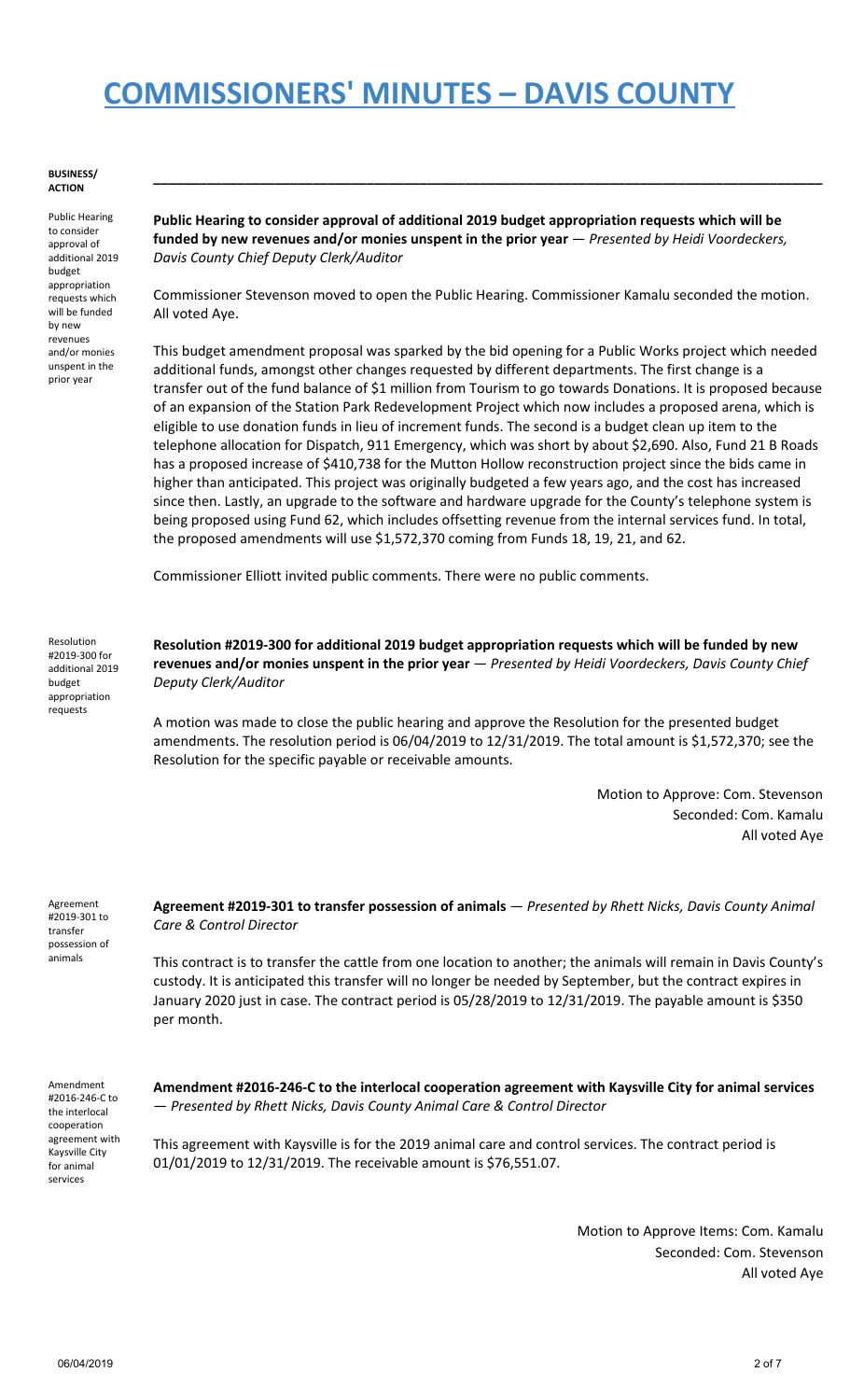Agreement #2019-302 with Runbeck Election Services, Inc. for ballot printing and mailing services

**Agreement #2019-302 with Runbeck Election Services, Inc. for ballot printing and mailing services** — *Presented by Shelly Jackson, Davis County Deputy Clerk Manager*

This contract with Runbeck is for the printing and mailing services for the ballots. They are the County's new vendor and are based out of Phoenix [Arizona]. This week [June 3-7, 2019] is the candidate filing period for the cities and special districts and the ballots will be sent to the printer the following week. Curtis Koch, Davis County Clerk/Auditor, explained the County switched vendors since Runbeck is a closer location in case the County needs to visit the facility, to improve efficiencies, and because they offer additional ballot tracking services than the previous vendor. [The contract period ends 12/31/2022. The payable amount is per the fee schedule; see Exhibit A.]

Interlocal Agreement #2019-303 with South Weber Water Improvement District for 2019 election services

**Interlocal Agreement #2019-303 with South Weber Water Improvement District for the 2019 Municipal Primary and General Elections services** — *Presented by Shelly Jackson, Davis County Deputy Clerk Manager*

This agreement with the South Weber Water Improvement District is for Davis County to help provide services for their 2019 Primary and General elections if needed. [The contract period ends 12/06/2019. The receivable amount is per the fee schedule.]

> Motion to Approve Items: Com. Kamalu Seconded: Com. Stevenson All voted Aye

Amendment #2018-78-A with SWCA Environmental Consultants to include additional scope of work to finish the NEPA process for the Bonneville Shoreline Trail

**Amendment #2018-78-A with SWCA Environmental Consultants to include additional scope of work to finish the National Environmental Policy Act (NEPA) process for the Bonneville Shoreline Trail** — *Presented by Jeff Oyler, Davis County Planning Manager*

This is an extension of the existing contract with SWCA Environmental Consultants, who is currently conducting a National Environmental Policy Act (NEPA) assessment on the Bonneville Shoreline Trail. The U.S. Forest Service requested a professional trail builder to review the alignment on the Forest Service lands to ensure the proper guidelines are met, increasing the contract amount by over \$19,000 [\$19,233]. This request was anticipated so the initial budget was planned accordingly. Although the contract goes through to the end of this year, the work is expected to be done by the end of the summer, even though coordinating with the Forest Service has taken a while. Overall, this is an effort to connect the trails within Davis County with funds received from the State Legislature a few years ago. The contract period is 02/20/2018 to 12/31/2019. The payable amount is an increase of \$19,233 for a total of \$91,724.

> Motion to Approve: Com. Kamalu Seconded: Com. Stevenson All voted Aye

Agreement with Jared Hancock for postponement of street improvements

**Agreement with Jared Hancock for postponement of street improvements on property located at 5262 West 2425 North in Hooper, Utah** — *Presented by Jeff Oyler, Davis County Planning Manager*

This item was requested to be tabled. It is part of an action for a subdivision, but the subdivision did not make it onto this week's agenda.

> Motion to Table: Com. Kamalu Seconded: Com. Stevenson All voted Aye

Memo of Understanding #2019-304 with HAFB for the dispensing of

**Memo of Understanding #2019-304 with Hill Air Force Base (HAFB) for the dispensing of supplies from the Strategic National Stockpile (SNS) during a public health emergency** — *Presented by Brian Hatch, Davis County Health Director*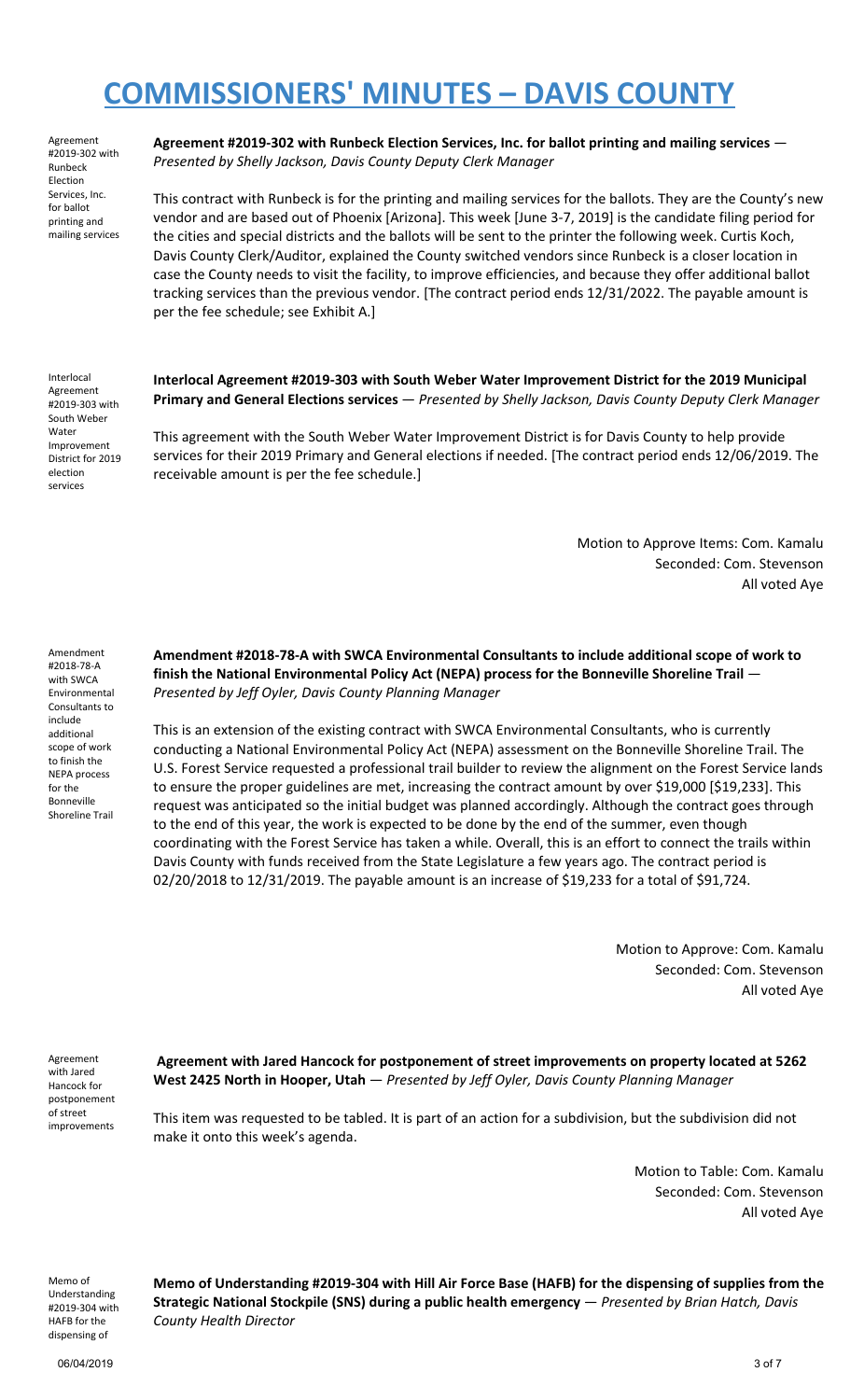supplies from the SNS during a public health emergency This memo authorizes the County to operate a pre-positioned, closed pod on Hill Air Force Base (HAFB) during an emergency to distribute the Strategic National Stockpile (SNS) supplies, including prophylactic medication. Most of the pods were designed and set up during the H1N1 flu pandemic. The contract period begins 06/04/2019 and has no end date. [The memo is neither payable nor receivable.] Agreement #2019-305 with the VA to furnish medically necessary services **Agreement #2019-305 with the U.S. Department of Veterans Affairs (VA) to furnish medically necessary hospital care, medical services and/or extended care** — *Presented by Brian Hatch, Davis County Health Director* Davis County runs a program that helps veterans receive access to medical care. This agreement with the Veterans Affairs office in Salt Lake allows Davis County to continue participating in the program. The contract period is 06/04/2019 to 06/03/2022. The receivable amount depends on the services provided. Application #2019-306 for partnership with Utah Diaper Bank to provide diapers at no charge for families in crisis **Application #2019-306 for partnership with Utah Diaper Bank to provide diapers at no charge for families in crisis** — *Presented by Brian Hatch, Davis County Health Director* This application is also an agreement with the Utah Diaper Bank to help augment the Women, Infants, and Children (WIC) Clinic by providing diapers free of charge to qualifying clients. Part of the agreement helps with advertising and other incentives for this service and the WIC program in general. The program remains in effect as long as the County chooses to utilize it. The contract period begins 06/03/2019 and has no end date. The application is neither payable nor receivable. Memo of

Understanding #2019-307 Clearfield Job Corps Center to implement the PREP among residents

**Memo of Understanding #2019-307 with the Management and Training Corporation and Clearfield Job Corps Center to implement the Personal Responsibility Education Program (PREP) among residents** — *Presented by Brian Hatch, Davis County Health Director*

One of the programs recently added to the Clearfield Job Corp Center is the Personal Responsibility Education Program (PREP) which educates students about sexually transmitted diseases (STDs) and other related topics. The Clearfield Job Corp usually has about 1,000 students in residence. The contract period is 06/03/2019 to 09/30/2019. The memo is neither payable nor receivable.

> Motion to Approve Items: Com. Kamalu Seconded: Com. Stevenson All voted Aye

Agreement 2019-308 with Prenda Inc. for computer coding programs and database for libraries

**Agreement #2019-308 with Prenda Inc. for computer coding programs and database for libraries** — *Presented by Josh Johnson, Davis County Library Chief Deputy*

This agreement with Prenda is for the Code Club and doubles as a database. The program and the portable computer lab was successfully tested out last year with the public and library administrators. This contract is for a single program license at one location at a time. The Library will rotate the computer lab between the different branches every month. On average, there are 20 participants in the Code Club per meeting. In the first part of this year there were 317 participants total who did 124 hours of coding on site, but about 240 participants did coding from home. These numbers show the program has been well received. In general, the program helps increase knowledge on the various coding languages, improve job skills, and provides a list of current resources for coding outside of Prenda. Because it took about four months to get the program running, Prenda extended the contract by four months at no cost to the County, instead of doing it just for a year. The contract period is 06/01/2019 to 10/01/2020. The payable amount is \$4,000.

> Motion to Approve: Com. Stevenson Seconded: Com. Kamalu All voted Aye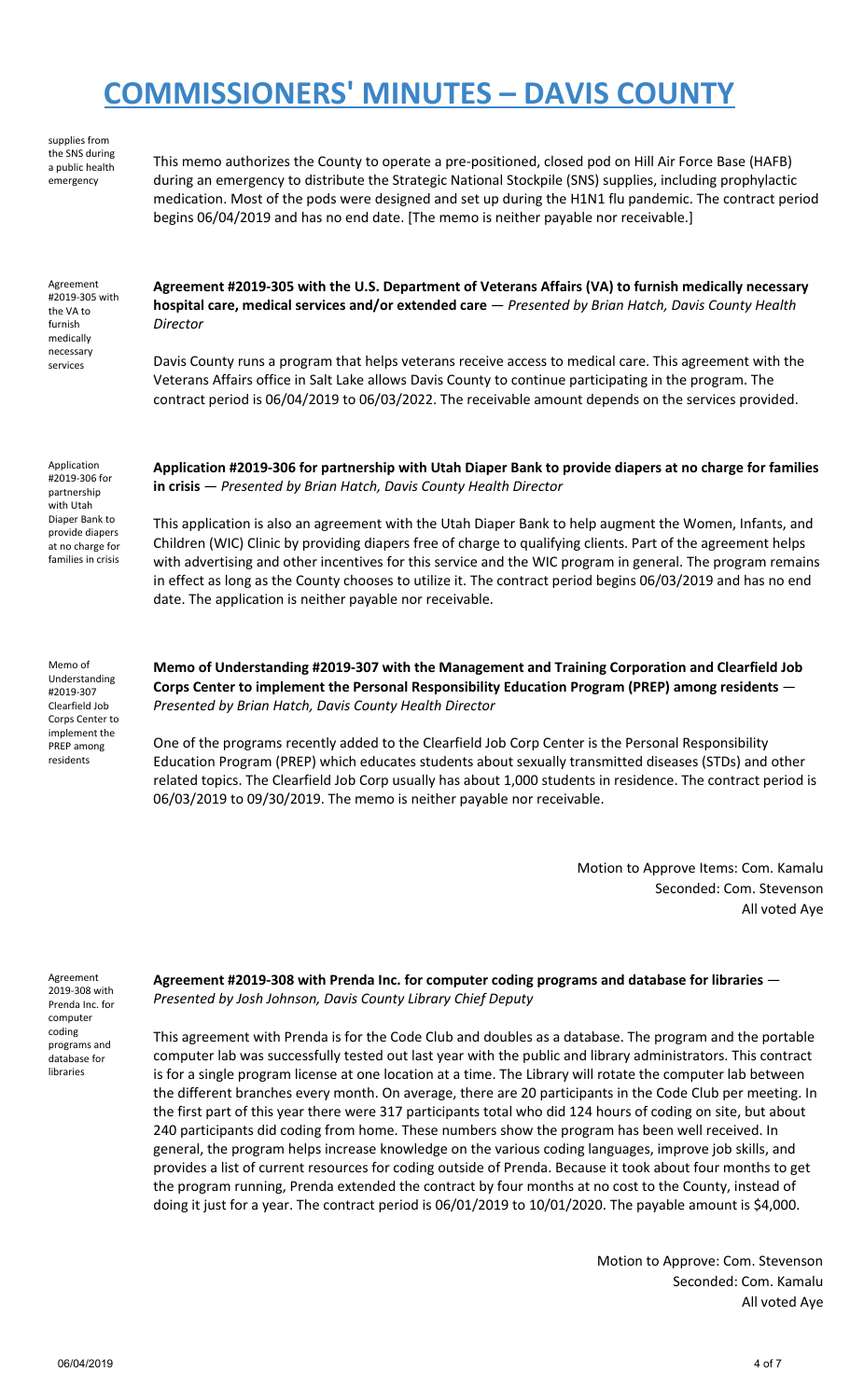Plan #2019-309 to the State of Utah for SFY 2020 Beer Tax Funds Plan

Plan #2019-309 to the State of Utah for State fiscal year (SFY) 2020 Beer Tax Funds Plan - Presented by *Chief Deputy Susan Poulsen, Davis County Sheriff's Office*

This is the fiscal year (FY) 2020 annual Beer Tax Funds Plan, and the receivable amount is an estimate based on last year's funds. This plan outlines how the funds will be used for prevention, treatment, law enforcement, prosecution, and/or confinement programs. Once approved by the County, the plan will be given to the State. Attached to the plan are last year's statistics. The reporting period is 07/01/2019 to 06/30/2020. The receivable amount is \$185,006.

> Motion to Approve: Com. Stevenson Seconded: Com. Kamalu All voted Aye

Summary List #2019-310 of four low-dollar, low-risk agreements with the Legacy Events Center

**Summary List #2019-310 of four low-dollar, low-risk agreements with the Legacy Events Center** — *Presented by Dave Hansen, Davis County Legacy Events Center Director*

This summary list is for four low-dollar, low-risk agreements. There are a few RV rentals, but there is also a realtor-client appreciation carnival and a women's conference who will host the motivational speaker, Meg Johnson. The contract period is 06/06/2019 to 10/11/2019. The receivable amount is \$2,085.

> Motion to Approve: Com. Kamalu Seconded: Com. Stevenson All voted Aye

Agreements #2019-318 through #2019-324 to block rooms for participants of the 2019 Tour of Utah

**Agreements #2019-318 through #2019-324 to block rooms for participants of the 2019 Tour of Utah** — *Presented by Haley Rodgers, Davis County Tourism Coordinator*

These are all the separate lodging agreements for the Tour of Utah participants. The number of rooms and the cost vary between the different facilities since not all the participants can fit at one location.

**Agreement #2019-311** with Hilton Garden Inn: \$4,760 for 40 rooms **Agreement #2019-312** with Home2 Suites: \$2,261 for 19 rooms **Agreement #2019-313** with Holiday Inn Express: \$2,616 for 24 rooms **Agreement #2019-314** with Hampton Inn in Layton: \$2,071 for 19 rooms **Agreement #2019-315** with Fairfield By Marriott: \$1,666 for 14 rooms **Agreement #2019-316** with TownPlace Suites: \$1,428 for 12 rooms **Agreement #2019-317** with Courtyard by Marriott: \$4,284 for 36 rooms **Agreement #2019-318** with Best Western: \$3,920 for 40 rooms **Agreement #2019-319** with Comfort Inn: \$4,059 for 41 rooms **Agreement #2019-320** with La Quinta Inn: & Suites \$3,848 for 37 rooms **Agreement #2019-321** with Days Inn: \$1,311 for 19 rooms **Agreement #2019-322** with Country Inn & Suites: \$5,995 for 55 rooms **Agreement #2019-323** with Best Western [PLUS] in North Salt Lake: \$3,168 for 32 rooms **Agreement #2019-324** with Hampton Inn in Woods Cross: \$1,526 for 14 rooms

The participants will be staying from Aug. 14 to Aug. 16; some will be staying later while others will be coming earlier. In total, the cost is \$42,913 for 402 rooms. The contract period is 08/14/2019 to 08/16/2019. The individual payable amount varies, see the individual agreements.

> Motion to Approve: Com. Stevenson Seconded: Com. Kamalu All voted Aye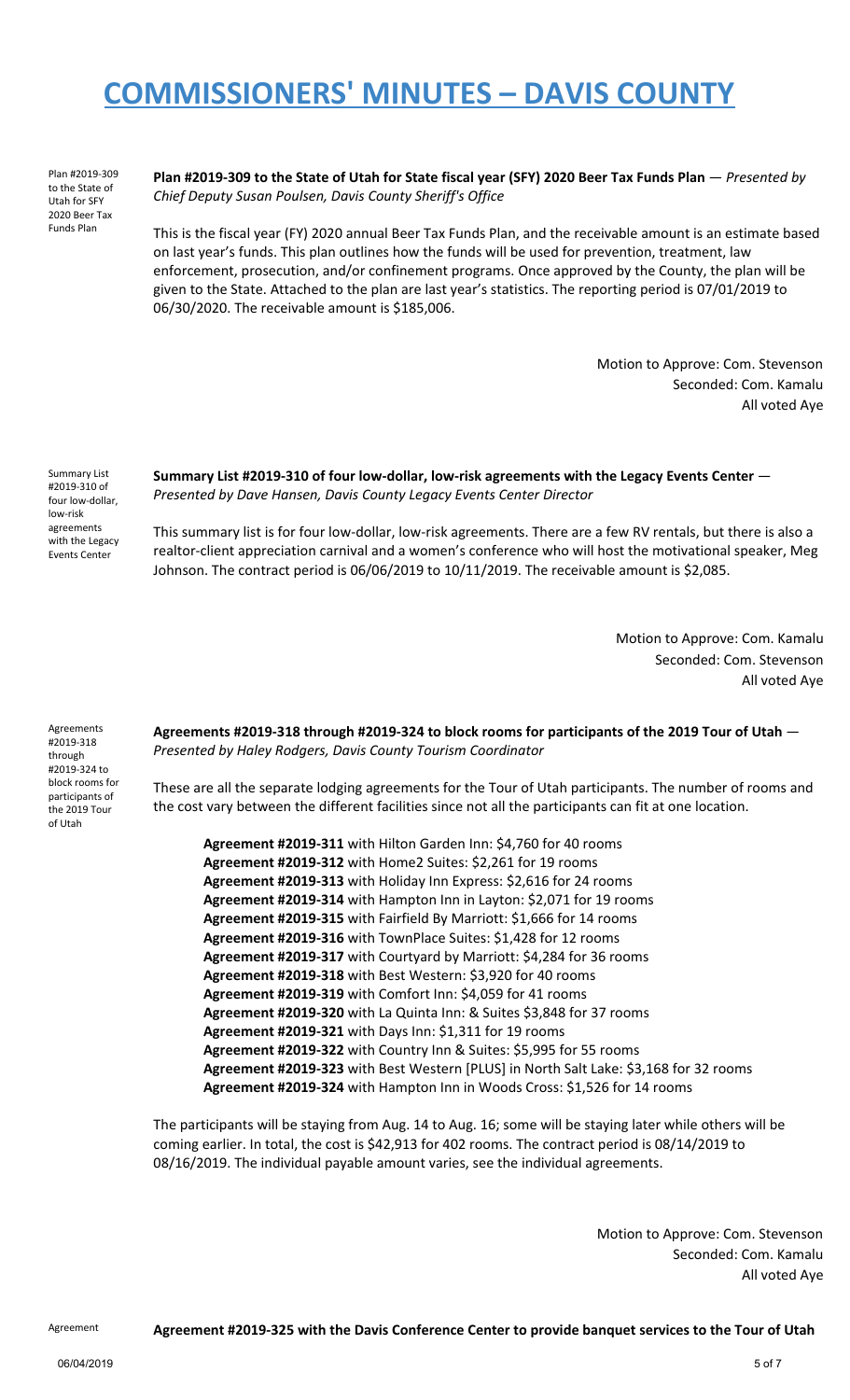#2019-325 with the Davis Conference Center to provide banquet services to the TOU Stage 3 participants

#### **(TOU) Stage 3 participants** — *Presented by Haley Rodgers, Davis County Tourism Coordinator*

The participants in the Tour of Utah (TOU) require a specific diet, so the meals will be provided at the Davis Conference Center. A total of 275 dinners and 275 breakfasts will be provided from Aug. 15 and Aug. 16. The payable amount includes the cost of the banquet services. The contract period is 08/15/2019 to 08/16/2019. The payable amount is \$14,575.

> Motion to Approve: Com. Kamalu Seconded: Com. Stevenson All voted Aye

Commissioner Kamalu moved to recess to Board of Equalization. Commissioner Stevenson seconded the motion. All voted Aye.

**\_\_\_\_\_\_\_\_\_\_\_\_\_\_\_\_\_\_\_\_\_\_\_\_\_\_\_\_\_\_\_\_\_\_\_\_\_\_\_\_\_\_\_\_\_\_\_\_\_\_\_\_\_\_\_\_\_\_\_\_\_\_\_\_\_\_\_\_\_\_\_\_\_\_\_\_\_\_\_\_\_\_\_\_\_\_\_\_**

**BOARD OF EQUALIZATION**

Property Tax Register

Property Tax Register matters were presented by Curtis Koch, Davis County Clerk/Auditor, as follows:

Under Auditor adjustments are one recommendation for tax-exempt status, one appeal recommended to be approved, and one correction. Under Assessor adjustments is a report with one recommendation to waive the penalty for late filing.

The Commission asked why the late filing penalty is being waived. Curtis explained this action is being recommended by the Assessor. Based on what he can recall, the Assessor's office will waive the late filing fee only once for the business to educate rather than punish, since most are small and do not have accounting services on staff.

> Motion to Approve: Com. Stevenson Seconded: Com. Kamalu All voted Aye

Commissioner Stevenson moved to reconvene Commission Meeting. Commissioner Kamalu seconded the motion. All voted Aye.

**\_\_\_\_\_\_\_\_\_\_\_\_\_\_\_\_\_\_\_\_\_\_\_\_\_\_\_\_\_\_\_\_\_\_\_\_\_\_\_\_\_\_\_\_\_\_\_\_\_\_\_\_\_\_\_\_\_\_\_\_\_\_\_\_\_\_\_\_\_\_\_\_\_\_\_\_\_\_\_\_\_\_\_\_\_\_\_\_**

**CONSENT ITEMS**

Check Registers **Check Registers**

Check Registers were approved.

Motion to Approve: Com. Stevenson Seconded: Com. Kamalu All voted Aye

Indigent **Hardship** Abatement Register

#### **Indigent Hardship Abatement Register**

The Indigent Abatement Register for the following names were presented for approval:

Alan Gomm

Karen Kriegbaum

Kathryn Rueckert

Ann Spraw

Janette Mabey, now that additional documents have been received